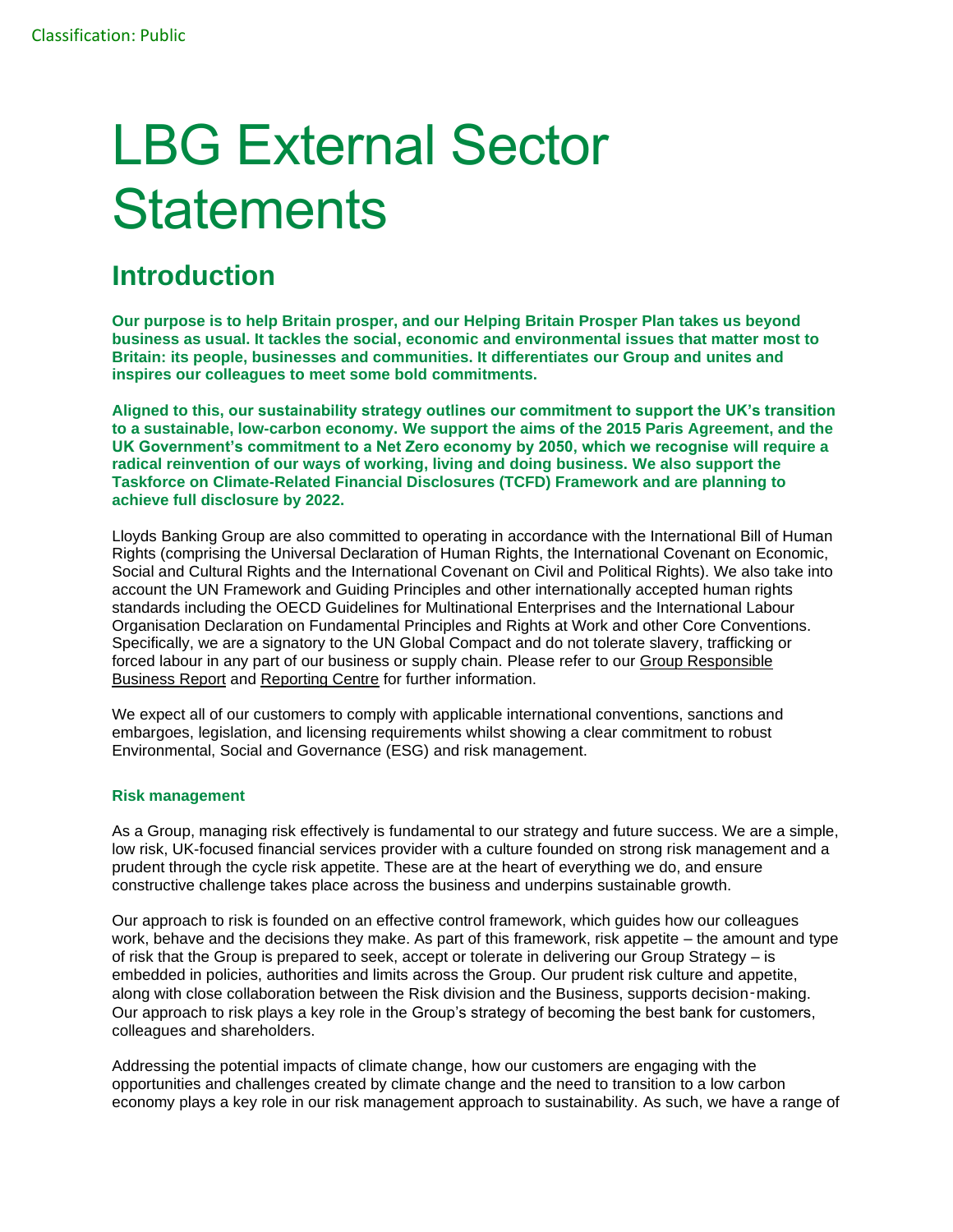external sector statements that apply to the Group's activities which reflect the approach we take to the risk assessment of our customers. To support this, Lloyds Banking Group has rolled out dedicated sustainability training to colleagues and Commercial Banking has embedded sustainability commentary into the credit assessment process.

## **Scope and approach**

These statements apply to the Group's customers that have a direct lending relationship with LBG including direct loans within Scottish Widows.

Sectors covered:

- Power
- Coal
- Mining
- Oil & Gas
- Forestry (incl. Palm Oil)
- Defence
- Manufacturing (incl. Manufacturing of Plastic Goods)
- Automotive sector (incl. Freight transport by road)
- Agriculture (incl. Agricultural Commodities)
- Animal Welfare
- Fisheries
- UNESCO World Heritage Sites (incl. Ramsar Wetlands).

Where our Insurance business invests its own funds or customer funds in assets traded in the public markets, these statements do not apply, and instead we use professional third party asset managers. For our mandated funds where we have full control over investments, our asset managers are required to follow the Scottish Widows Exclusions Policy and the Scottish Widows Stewardship Policy as applicable. The overall ambition of these policies is consistent with the ambition of these Sector Statements, which is to align lending and investments with the transition to a sustainable and low-carbon economy, thus reducing our exposure to ESG and climate-related risk.

Furthermore, either directly or through third-party Asset Managers, we have the ability to use our position as Asset Owner to challenge the behaviour of the companies in whom we are invested to behave more sustainably and responsibly. Our Responsible Investment exercises governance, oversight and monitoring of Managers on their stewardship activities and outcomes through regular quarterly meetings and reporting. Additionally, on our priority themes, Climate Change and Carbon and Board Diversity, the team also engages directly on our most material holdings and through relevant collective engagement opportunities.

We regularly review all of our customers that we have a direct lending relationship with, and where they appear to be operating outside of our risk parameters, we will work with our customers to understand how they plan to transition to meet our risk parameters. If the customer does not transition to meet these parameters, we will exit the relationship at the earliest opportunity**.**

#### **Customer monitoring and due diligence**

In all sectors, and especially those which experience heightened exposure to sustainability and human rights risks, we aim to work with customers who:

• Implement effective, market-based solutions that take into account any social and environmental concerns about their operations;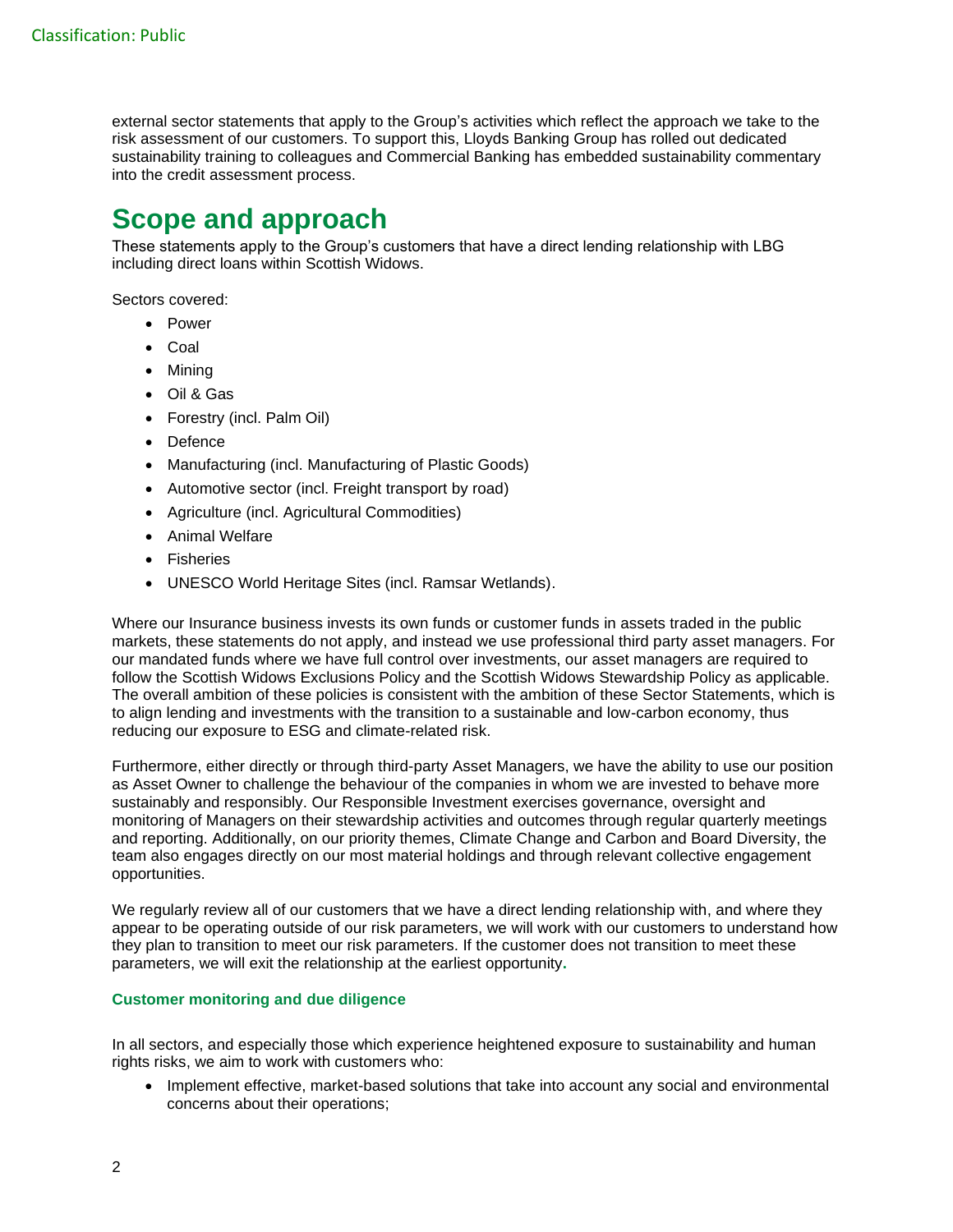- Operate safely and securely within a defined framework that upholds human rights;
- Align their operations with the principles of this framework and with the United Nations Global Compact's labour, environment and anti-corruption standards; and
- Assess the long-term impact of their activities across the entire supply chain, considering indigenous people and local communities specifically.
- NB: Lloyds Banking Group is a signatory to the Equator Principles and ensures their application in all applicable project finance activity.

We have regular meetings / engagements with our customers (where appropriate) that we have a direct lending relationship with, and regularly review their public filings, press reports and analyst presentations. Within Commercial Banking, credit policy requires all credit applications greater than £500,000 to comment on the sustainability risks and opportunities associate with that customer.

We expect our existing customers to:

- Demonstrate that they can comply with applicable greenhouse gas ('GHG') regulations and/or monitor GHG emission;
- Commit, where high emitters of GHG, to science-based targets to reduce their GHG emissions;
- Comply with our Anti-Money Laundering & Counter Terrorism and Sanctions & Related Prohibitions policies;
- Comply with appropriate environmental and health and safety requirements in all jurisdictions;
- Respect human rights, both of their own workforce but also those in their supply chain and comply with all relevant legislation, regulations and directives, including the Modern Slavery Act and its reporting obligations, in the countries and communities in which they operate;
- Align with recognised international standards, including the United Nations Global Compact Framework; and
- Report on the effects of climate change (both direct and indirect) in line with the Financial Reporting Council and / or TCFD recommendations (where appropriate).

If a customer breaches any relevant international, regional or national laws we will endeavour to procure action plans that are implemented to address and resolve such breaches.

In addition, we review customer operations in High Conservation Value Forests, UNESCO World Heritage Sites, UNESCO Ramsar Sites, UNESCO Man & Biosphere Sites or IUCN Cat I-IV Sites.

## **Sector Specific Statements**

Lloyds Banking Group is a UK focused financial services provider whose strategy is to support prospects and customers that are closely linked to the fortunes of the UK economy. We recognise our responsibility to help address the economic, social and environmental challenges that the UK faces and remain fully committed to Helping Britain Prosper as the country transitions to a sustainable, low carbon future.

In line with TCFD recommendations, we have identified our exposure to priority sectors which are considered to be at increased risk from the impacts of climate change. The following sector statements should be considered in the context of the specific sectors' contribution to our financed emissions. Our exposure to these sectors, as well as additional information related to our financed emissions, can be located in the [Lloyds Banking Group Environmental, Social and Governance Report.](https://www.lloydsbankinggroup.com/who-we-are/responsible-business/downloads.html) *Note: the data in the report does not include any data for the Insurance legal entities.*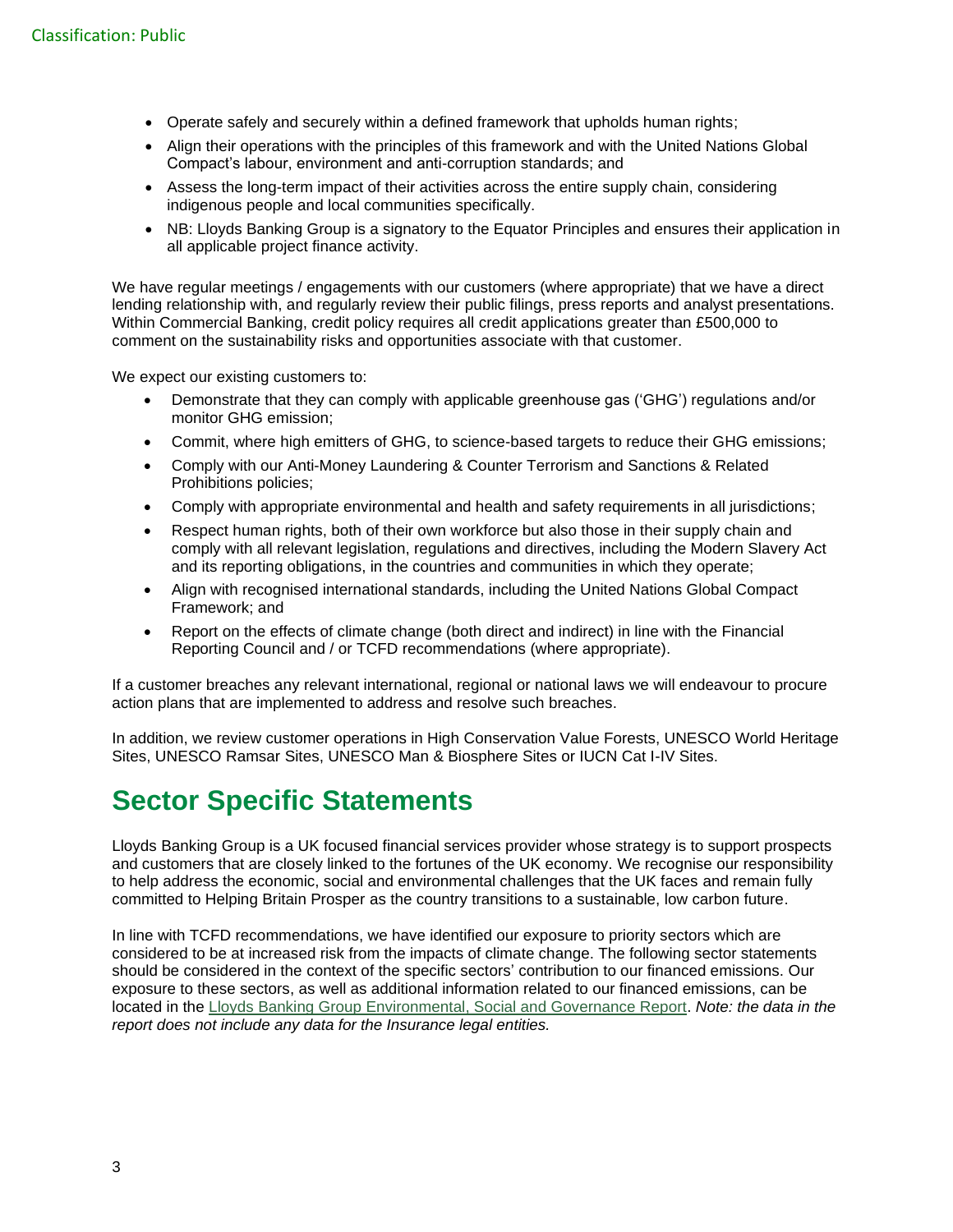#### **Power Sector**

Our approach covers all customers involved in the following activities:

- Thermal power generation, including gas and oil power stations:
- Distribution and transmission:
- Renewables, including onshore and offshore wind, tidal, solar, hydro and biomass; and
- Nuclear.

See our Coal sector statement for more information on Lloyds Banking Group's approach to coal based power.

Lloyds Banking Group will not:

- Finance new large dams<sup>1</sup> for hydro-electric projects that are inconsistent with the World Commission on Dams Framework;
- Finance new nuclear projects in countries that are not members of the International Atomic Energy Agency (IAEA), have not ratified the Convention on Nuclear Safety, the Convention on the Physical Protection of Nuclear Material, the Joint Convention on the Safety of Spent Fuel Management and on the Safety of Radioactive Waste Management, the Treaty on the Non-Proliferation of Nuclear Weapons, and the International Convention for the Suppression of Acts of Nuclear Terrorism; and
- Finance new customers that are lead contractors in the construction or design of nuclear plants/facilities or lead contractors involved with the transport, storage and disposal of nuclear waste in countries that have not ratified or acceded to the Nuclear Non-Proliferation Treaty.
- 1. Finance large dams that exceed 15m in height or exceed 5m in height and 3 million cubic metres in reservoir volume.

We actively encourage our customers to reduce their reliance on revenue from carbon intensive activities, and to transition to a lower-carbon economy, in line with the aims of the Paris Agreement.

We will review transactions involving solid and gaseous biomass power plant for heat and electricity generation in order to assess the sustainable use of biomass. We expect that any biofuel product will be certified as meeting the applicable UK Government standards.

#### **Coal Sector**

Our approach applies to all customers involved in the following activities:

- Coal mining:
	- o Exploration;
	- o Coal mine construction; and
	- o Coal mine operation.
	- o Diversified Utility Companies
	- o Coal power generation.
- Other:
	- $\circ$  Provision of services or supply of equipment to coal-fired power stations and / or thermal or metallurgical coal mines.

#### **Coal Mining**

Lloyds Banking Group will not:

• Finance thermal and metallurgical coal mines whether or not the coal is mined for the customer's own purposes or for sale on the open market;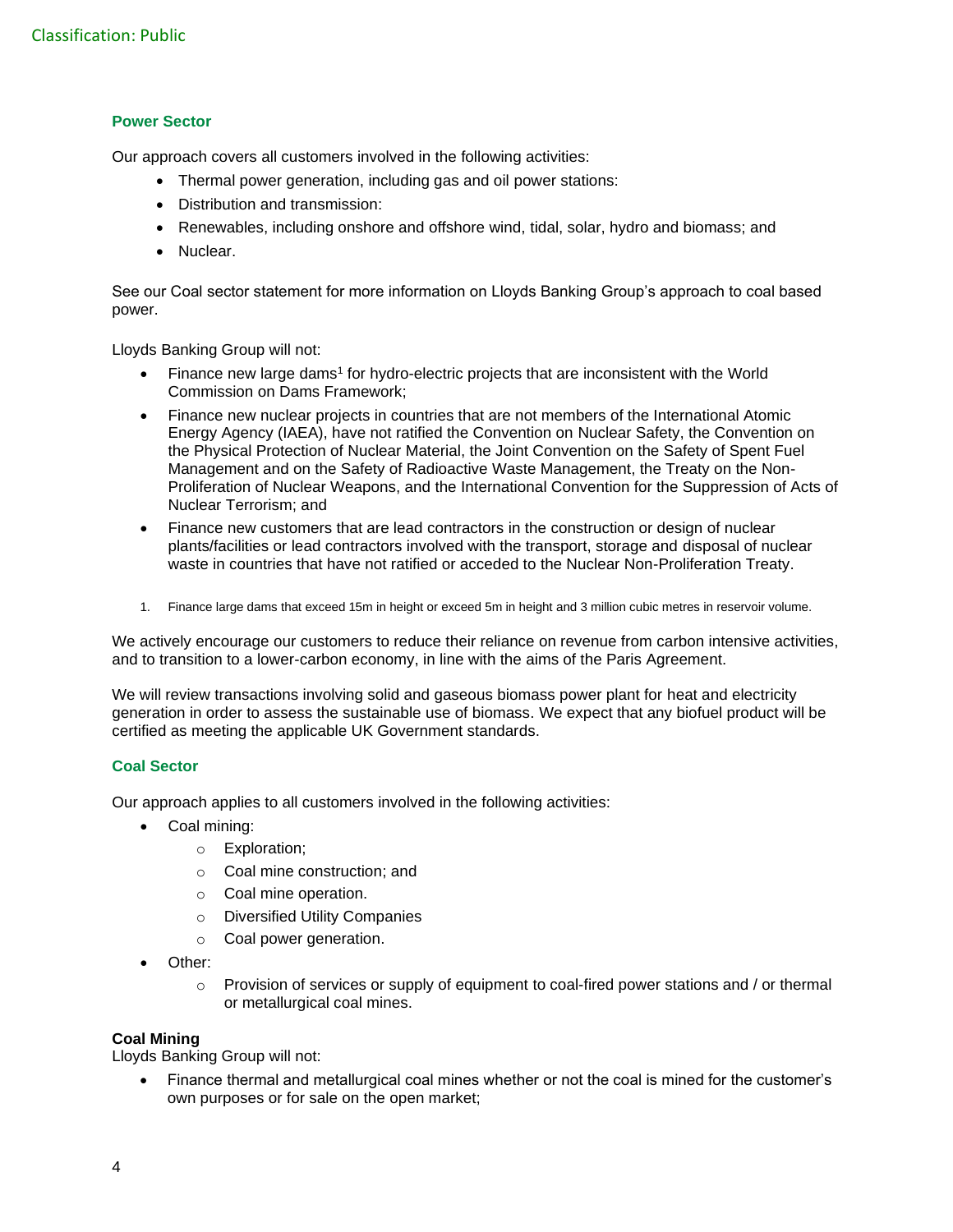- Provide general purpose banking or funding to new customers where revenue is derived from operating thermal and metallurgical coal mines; and
- Finance any coal mine using mountain top mining (MTM) techniques. These include mountaintop-removal (MTR), contour and steep slope mining techniques.

#### **Diversified Utility Companies**

Lloyds Banking Group will not:

- Directly finance new<sup>1</sup> or existing UK coal-fired power stations by the end of 2022; two years ahead of the UK government's phase out target of 2024;
- Support project finance or direct investment in coal power operations of diversified utility companies elsewhere in the world, unless the finance is used to decommission the coal power generation or convert to renewable power generation;
- Provide general purpose banking to any new customers where any revenue comes from operating coal-fired power stations in the UK, unless the general purpose banking is being used to decommission the coal power generation or convert to renewable power generation;
- Establish new Commercial Banking customers where revenue is derived from operating thermal or metallurgical coal mines.

<sup>1</sup>New projects include: - completely new plants, major expansions to existing plants and existing plants/customers where the Group does not already provide facilities. For the purpose of this statement, the term financing/finance also covers all types of related banking or capital market products and services, including guarantees, letters of credit, swaps, and other associated facilities.

Lloyds Banking Group may continue to work with existing customers whose operations include coal mining or power generational from coal, or who supply equipment or services to these sectors. As conditions of continuing to work with these customers, we will encourage them to reduce their reliance on revenue from these sources, in support of the transition to a low-carbon economy. We will also require them to demonstrate:

- That they comply with applicable greenhouse gas ('GHG') regulations and/or monitor GHG emissions.
- That they publish environmental data e.g. atmospheric emissions of sulphur dioxide, nitrogen oxide, carbon dioxide, water consumption.
- A publicly disclosed safety track record (work fatalities and accident rates).
- How they plan to reduce their reliance on revenue from coal fired power stations and/or thermal and metallurgical coal mines. This may include, but is not limited to, progress against committed diversification strategies to:
	- Eliminate coal mining or coal power generation from UK operations by 2024 in line with UK Government commitments;
	- Reduce coal mining or coal power generation from international operations in line with Paris Agreement aligned emissions reduction targets.

#### **Mining**

Our approach applies to all customers involved in the following activities:

- Exploration:
- Mine construction:
- Minerals extraction and mine operation;
- Processing of minerals; and
- Mine closure and rehabilitation.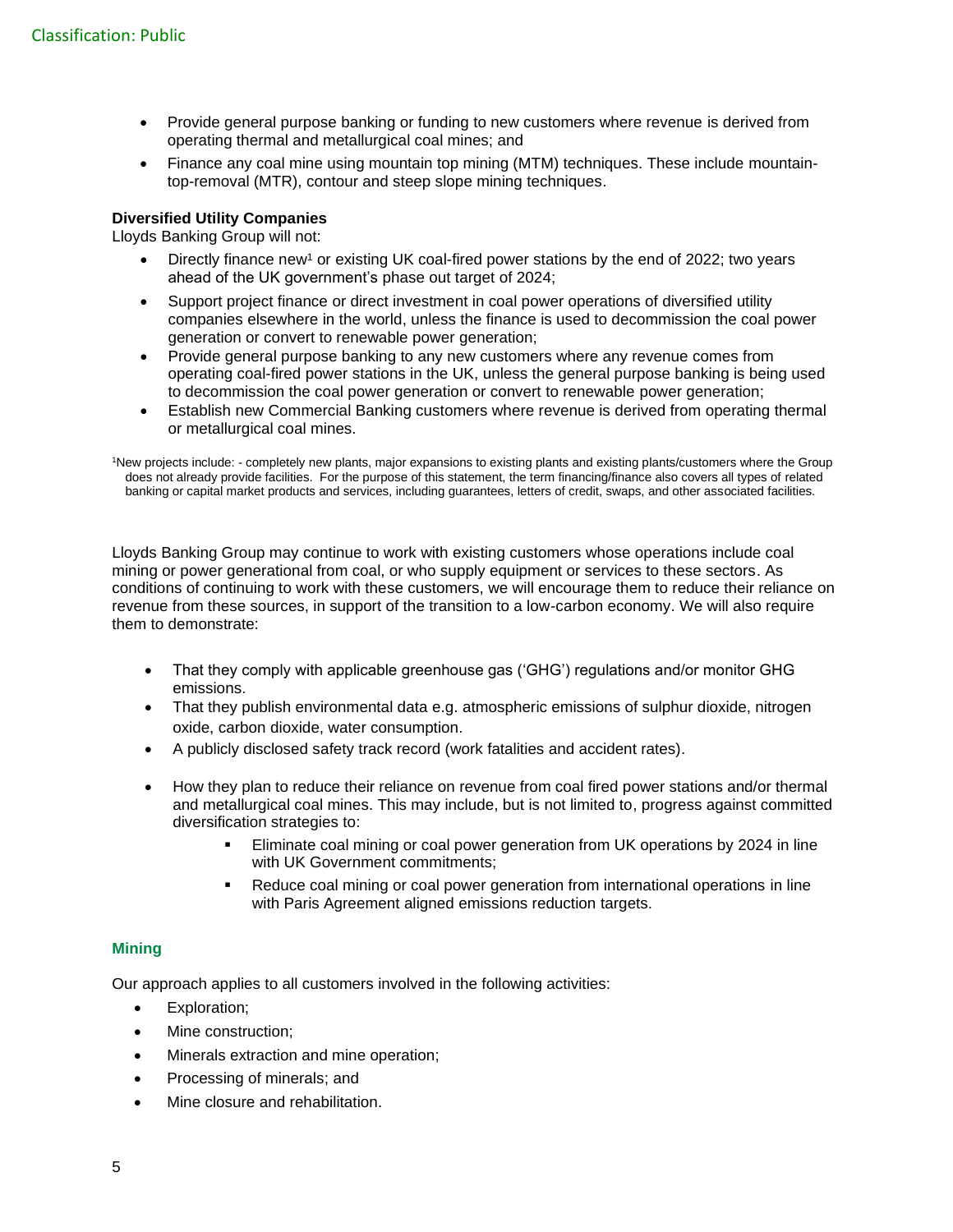See our Coal Sector statement for more information on Lloyds Banking Group's approach to Coal Mining.

Lloyds Banking Group will not:

- Finance (whether for any new or existing customer) any mine using the mountain-top-removal technique:
- Support new customers involved in the extraction of asbestos;
- Support new or existing customers engaged in gold mining that use cyanide or mercury in processing operations without adoption of the International Cyanide Management Code for cyanide (or equivalent) or appropriate chemical management controls (for mercury);
- Support new or existing customers involved in the disposal of tailings in rivers or shallow sea environments;
- Support (new or existing) customers undertaking deep-sea mining;
- Support new or existing customers in Extraction and / or Marketing of rough diamonds not certified by the Kimberley Process Certification Scheme; and
- Support new or existing customers in mining of conflict minerals.

We look for appropriate alignment with recognised international frameworks concerning the mining, processing, sale and peaceful application of uranium and adherence to the uranium product stewardship principles established by either the World Nuclear Association or the Australian Uranium Association.

We review customers' compliance with the requirements of the Kimberley Process Certification Scheme for mining and trading of rough diamonds.

We review customer operations in High Conservation Value Forests, UNESCO World Heritage Sites, UNESCO Ramsar Sites, UNESCO Man & Biosphere Sites or IUCN Cat I-IV Sites.

#### **Oil & Gas**

Our support for customers that require upstream financing focuses primarily on the North Sea fields. However, some of our customers' have global reserves and operations. Within the UK Continental Shelf, we are the lead bank on a number of Reserve Based Lending structures. In these instances, we act as technical bank (for which we receive fees) on behalf of a syndicate of lenders. As part of this process, we employ qualified reservoir engineers who function as our first line of risk defence.

Our approach covers:

- Exploration and production (upstream):
- Transportation and midstream processing, for example liquefaction of natural gas and storage (midstream): and
- Processing and refining (downstream).

Lloyds Banking Group will not support the following:

- Project specific finance involving oil or gas exploration and production operations in the *Arctic<sup>1</sup> (including the Arctic National Wildlife Refuge) region or Antarctic territories<sup>2</sup>* :
- Reserve Based Lending or Borrowing Based Financing for Oil & Gas companies with oil or gas exploration or production operations in the Arctic<sup>1</sup> (including the Arctic National Wildlife Refuge) region and Antarctic<sup>2</sup> territories (where such lending / financing attributes value to an Arctic<sup>1</sup> or Antarctic<sup>2</sup> asset as security or for repayment of the financing):
- Project specific finance involving the exploration, extraction or production of oil from oil sands:
- Project specific finance exclusively dedicated to the transport or storage of oil from oil sands:
- Coal liquefaction: and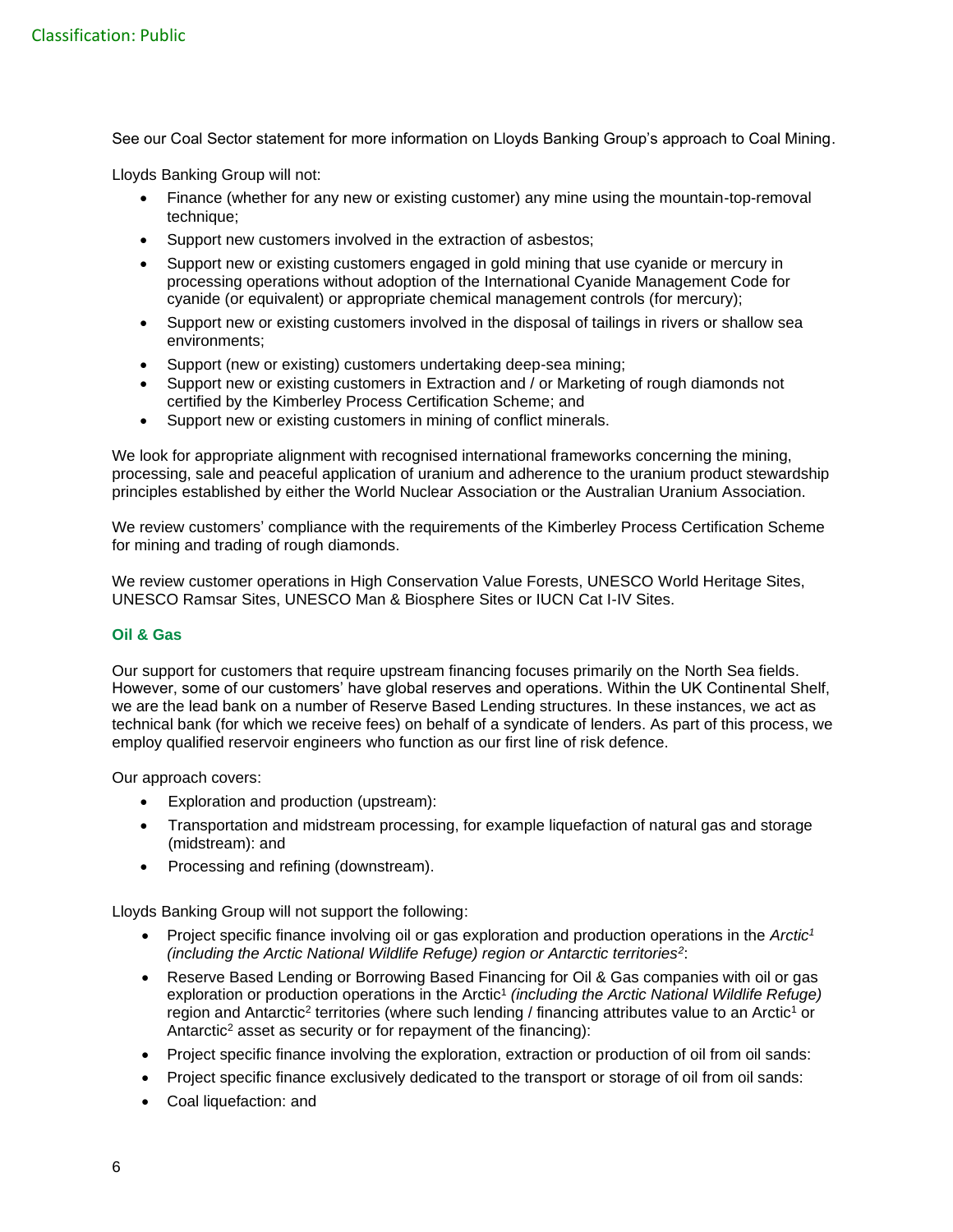• Project specific finance involving Onshore shale fracking.

<sup>1</sup>The Arctic Ocean as defined by the International Hydrographic Organization (IHO)

<sup>2</sup> Antarctica is defined as the land and ice shelves south of 60°S latitude as per the Protocol on Environmental Protection to the [Antarctic Treaty](https://www.ats.aq/documents/atcm39/ww/atcm39_ww007_e.pdf)

Lloyds Banking Group will not generally support businesses involved only in exploration. In addition to our standard customer due diligence, we also look for alignment with Global Gas Flaring Reduction Partnership (GGFR) and endorsement of the World Bank's "Zero Routine Flaring by 2030" initiative.

#### **Engagement on Paris-aligned transition plans**

As part of our commitment to supporting the transition to a sustainable, low-carbon economy, we will work with our oil and gas clients to determine their transition plans and to understand whether they are credible in being aligned with the Paris Agreement. This will consist of using public information, and direct engagement with our clients.

#### **Forestry (incl. Palm Oil)**

Forestry plays an important role in meeting global demand for raw timber, pulp and paper manufacture, palm oil and rubber. Forestry and reforestation also play a critical role in the fight against climate change, with trees and hedges acting as natural and effective carbon sinks which also have the potential to greatly benefit the environment around them. However, we recognise that certain practices carried out in the sector are considered unsustainable.

These activities contribute to environmental damage and impact negatively on biodiversity and local livelihoods. The Group is a signatory to the Woodland Trust and the Banking Environment Initiative & Consumer Goods Forum 'Soft Commodities' Compact, which supports transformation of the soft commodities supply chain and drives efforts toward zero deforestation by 2020. The Group also endorses the New York Declaration on Forests (NYDF) Secretariat at UNDP.

Our approach applies to all customers involved in the following activities:

- Forestry activities including management, clearance and timber production;
- Raw timber wholesale;
- Pulp and paper manufacture;
- Palm oil and rubber cultivation; and
- Upstream palm oil production units.

Lloyds Banking Group will not support businesses directly involved in:

- Deforestation or the burning of natural ecosystems for the purpose of land clearance relating to the establishment of large scale agricultural plantations;
- The removal of primary or High Conservation (HCV) forests;
- Illegal logging, the purchase of illegally harvested timber;
- Removing or harming peat lands:
- Polluting soil, water and air as a result of their activities; and
- Producing, processing and/or trading of palm oil by companies that are not a member of or in the process of becoming a member of - the Round Table for Sustainable Palm Oil (RSPO) and / or the International Sustainability & Carbon Certification (ISCC).

Lloyds Banking Group requires its customers to comply with relevant industry standards. These include but are not limited to the Forest Stewardship Council (FSC) certification, Programme for the Endorsement of Forest Certification (PEFC); and (for Palm Oil) the RSPOISCC.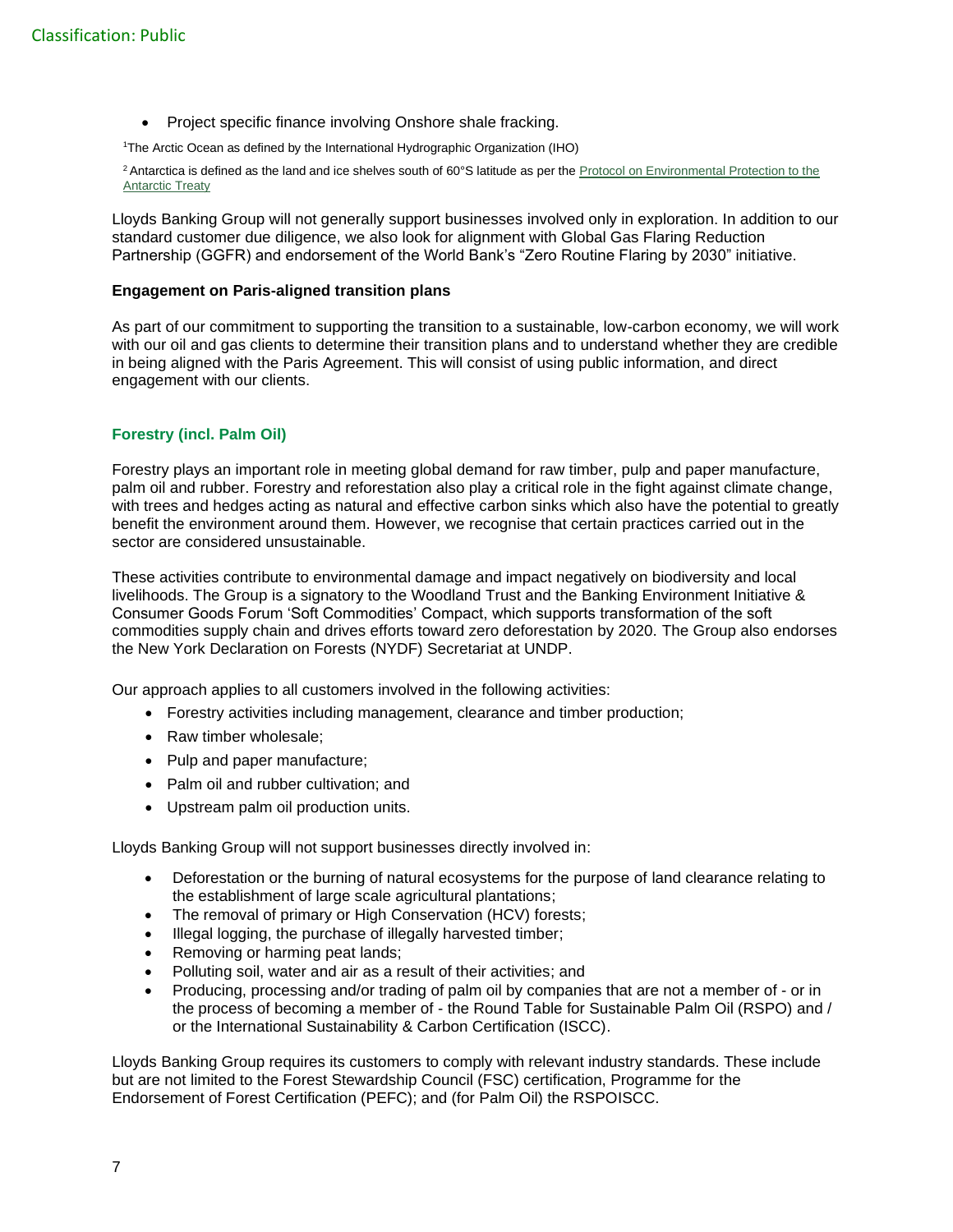To support reforestation efforts, Lloyds Banking Group will:

- Plant 10m new trees over the next decade (between 2020 and 2030) in partnership with the Woodland Trust;
- Support the Agriculture sector to decarbonise in line with National Farmers Union's 2040 ambition, by subsidising schemes run by the Woodland Trust and bringing the average cost of a tree down from £3 to £0.75p;
- Plant 10 new areas of woodland throughout the UK over the next 10 years (between 2020 and 2030).

#### **Defence Sector**

We recognise that there are inherent ethical and social risk associated with the manufacture and supply of weapons. We also recognise that there are significant environmental risk associated with the defence and aerospace industries, as well as the potential risk of corruption and money laundering.

Our approach applies to all customers involved in the following activities:

- The manufacture, sale, trading, storage or maintenance of weapons (or specific finished components of weapons); and
- The servicing of military equipment and facilities.

Lloyds Banking Group will not support businesses:

- Who engage in any activities prohibited by international conventions ratified by the UK Government (including Cluster Munitions, Anti-Personnel Landmines, Biological and Toxin Weapons, Chemical Weapons and permanent Blinding Laser Weapons);
- Involved in the manufacture, sale, trade, servicing or stockpiling of nuclear weapons other than when these activities are undertaken in connection with the national nuclear weapons programmes of the UK, US or France; and
- Involved with any equipment that is solely designed for use in capital punishment, torture or other cruel, inhuman or degrading treatment or punishment.

This approach also applies to:

• Customers who are majority owned subsidiaries of a parent group whose activities involve weapons banned by international convention. If any group company is involved in such activities the whole group will be prohibited from doing business with us.

As a result of our UK focused business strategy, UK export licensing requirements guide many of our decisions on whether or not to support customer transactions. However, we recognise that some customers may supply goods and services to or from countries that are not subject to the same stringent licensing requirements.

Consequently, we undertake detailed due diligence for such transactions. We reserve the right to choose not to support transactions for customers trading weapons with these countries, whether or not the weaponry is regarded as controversial in nature or an appropriate export licence is held. We review our customers' compliance with UK Government and relevant non-UK jurisdictional import and export licensing and we look for a robust and transparent approach to anti-bribery and corruption practices.

We also review the nature of the equipment and its likely use as part of our standard assessment.

We undertake robust due diligence on all customers who may be involved in the following activities: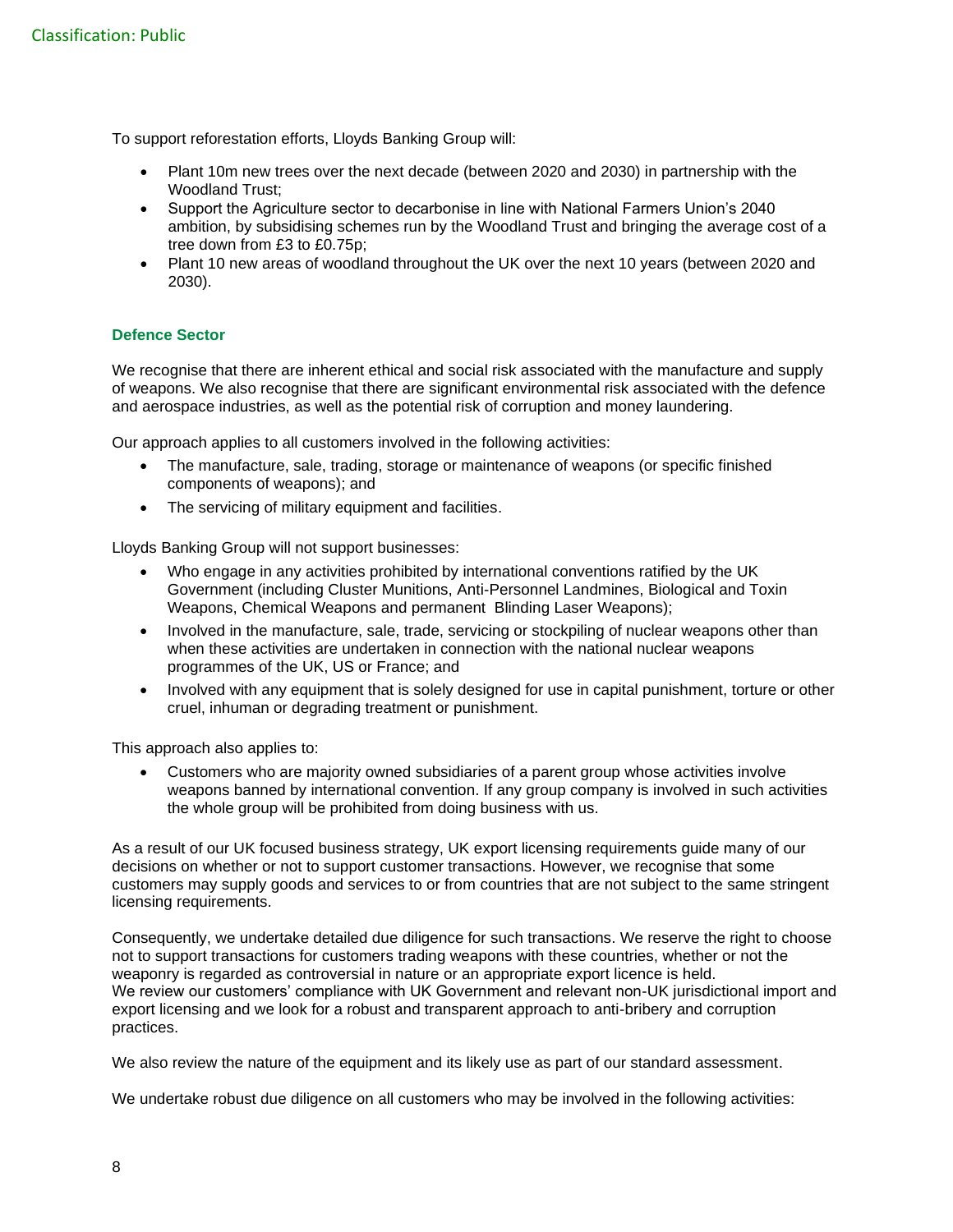- The manufacture, trade, storage or servicing of weapons and military equipment;
- The manufacture, trading, storage or servicing of nuclear weapons or depleted uranium ammunition (or the components); and
- The manufacture, trading, storage or servicing of equipment that enables the deployment or transportation of weapons.

Customers in the UK, who sell firearms intended for sporting or amateur use, or for personal firearm ownership, require full certification under UK legislation. We verify their compliance with this legislation when they open their accounts with us.

#### **Manufacturing (incl. Manufacture of Plastic goods**)

Companies in the manufacturing sector account for a significant volume of the UK's trade with the rest of the world. Manufacturers are already generally aware of the regulatory environments in which they operate and that sustainability is increasingly becoming a focus point, and competitive advantage, for the manufacturing sector as they seek to:

- Adapt to changing consumer trends globally;
- Improve production efficiency and future-proof production processes;
- Utilise low carbon energy sources and reduce energy consumption overall;
- Reduce waste and increase the ability to recycle through initiatives like the "Circular Economy";
- Reduce and refine materials usage;
- Manage the sustainability and risks of their supply chain; and
- Ensure they are acting as a responsible member of society.

A number of manufacturing sectors are highly regulated (e.g. Chemicals) and we will ensure that all relevant environmental licenses, approvals and requirements are held and maintained as part of our ongoing risk assessment. Lloyds Banking Group will not support business without the relevant licenses or those that persistently breach regulations.

Whilst plastics are an important material in our economy, they can have serious downsides on the environment and health. The [European Strategy for Plastics in a Circular Economy](http://eur-lex.europa.eu/legal-content/EN/TXT/?qid=1516265440535&uri=COM:2018:28:FIN) will transform the way plastic products are designed, used, produced and recycled in the European Union as it will deliver greater added value for a more competitive, resilient plastics industry and help protect the environment, reduce marine litter, greenhouse gas emissions and our dependence on imported fossil fuels.

We recognise the inherent sustainability risks associated with the sector and that the sector will experience a significant amount of material change in the medium to long-term as it transitions to lower carbon environments, We will support the sector as it transitions to a lower carbon environment through robust due diligence, risk assessment and sharing of knowledge and best practice as well as actively supporting investments in sustainable projects. This support is underpinned by our £10m sponsorship of the Advanced Manufacturing Training Centre educating and up-skilling the next generation of engineers, and our specific Helping Britain Proper pledge on funding to the general manufacturing sector.

#### **Automotive sector (incl. Freight transport by road)**

The Automotive sector is a very important sector to the UK economy and LBG's Helping Britain Prosper plan as it is the UK's largest manufacturing export sector through both direct manufacturing and the supply chain.

We recognise that the sector will experience a significant amount of material change in the medium to long term through the development of:

• Alternative fuels and related infrastructure;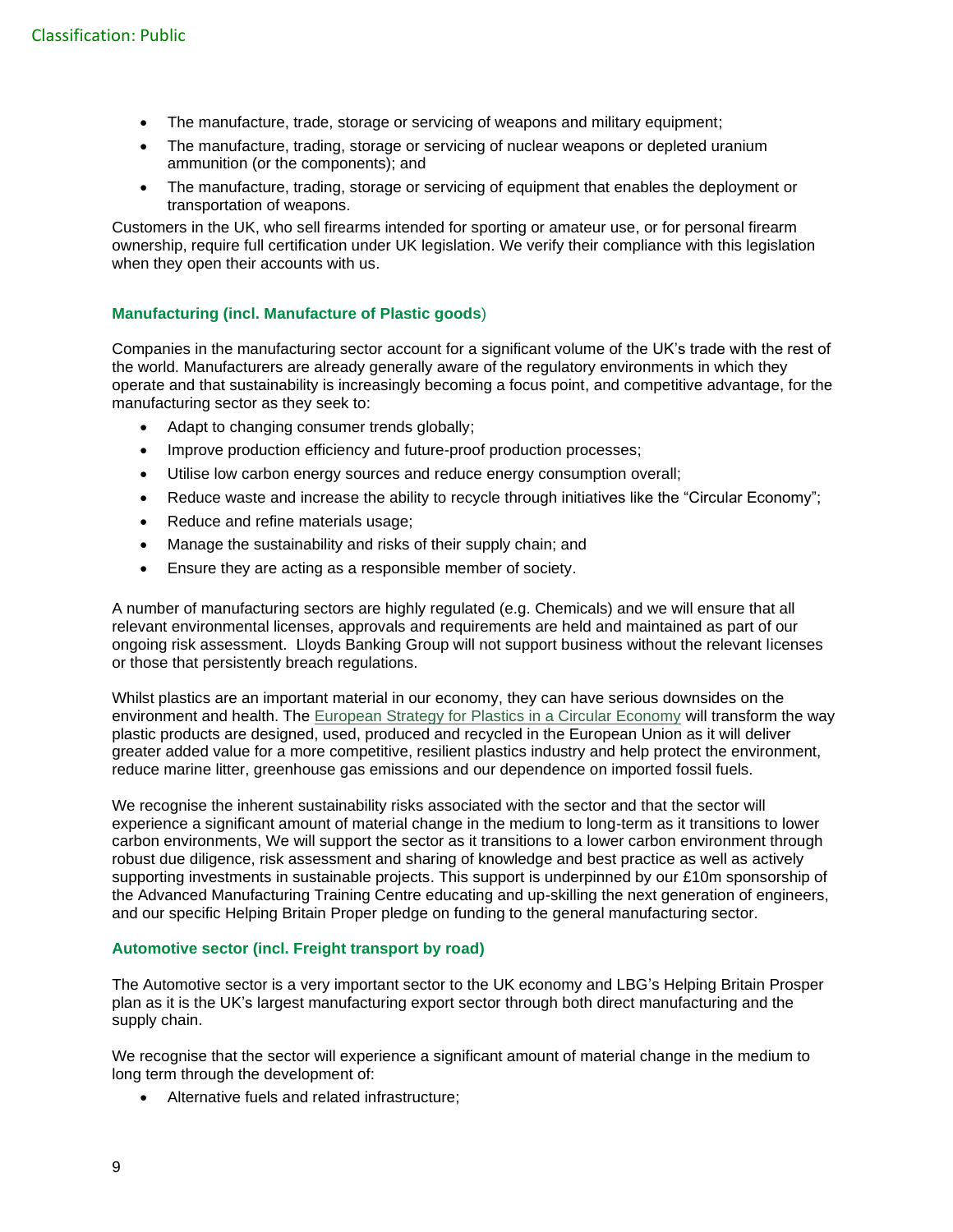- Autonomous vehicles;
- Potential changes to vehicle ownership; and
- Developments in connective technology.

Lloyds Banking Group will continue to support the sector in helping it to identify cost savings through the development, manufacture and operation of more efficient vehicles with a low environmental burden, and achieve CO<sup>2</sup> reduction targets. We acknowledge that these developments will be driven by Government and Local Council Policy and the roll out of infrastructure to support these.

Our approach covers:

- Original Equipment Manufacturers including their Captive Finance arms;
- Suppliers in to the sector;
- Financing and / or leasing of vehicles;
- Dealerships: and
- Road transportation and logistics service providers.

Within Lloyds Banking Group, we are have also changed our own internal car scheme and will only supply zero emission vehicles from 2021 in line with our sustainability ambitions.

#### **Agriculture (Incl. Agricultural Commodities)**

The agriculture sector contributes significantly to the UK economy and accounts for 61% of the raw materials for the UK's food production and manages the environment of c70% of the UK's land area. It is also an increasing key provider of renewable energy for the UK from biomass, wind and solar based on agriculture land, accounting for over 10% of the UK's electricity generation.

The sector is increasingly aware and proactive in managing the risks associated with its use of natural resources through the adoption of sustainable farming practice.

Environmental risks associated with the sector include:

- Soil degradation caused by intensive farming practices & extreme weather events;
- Peatland degradation where peatlands may be drained for agricultural purposes. Drainage also increases the risk of fire and flooding;
- Food production can be water intensive. Depending on the source of water, impacts can include changes to hydrological conditions, salinisation of soils, eutrophication (excessive nutrients leading to algal blooms) and changes to water availability in adjacent areas;
- Pesticides, which can lead to improved yield, however also impacting water and land contamination, and increasing pesticide resistant strains of pests and diseases;
- Agriculture contributes to GHG increases through CO2 release, methane release (predominately through intensive livestock operations), and nitrous oxide releases from fertilizer; and
- Agriculture practices are affected by climatic issues such as temperature and water availability, which can affect productivity.

Whilst we recognise the inherent sustainability risks associated with the sector and that the sector may significantly change going forward, we are committed to supporting customers in the sector as it transitions to a lower carbon environment through the development of new innovative products and propositions to support them to transition in line with NFU's target to render British farming carbon neutral by 2040.

Reference should also be made to the Forestry (including Palm Oil) and Fisheries statements.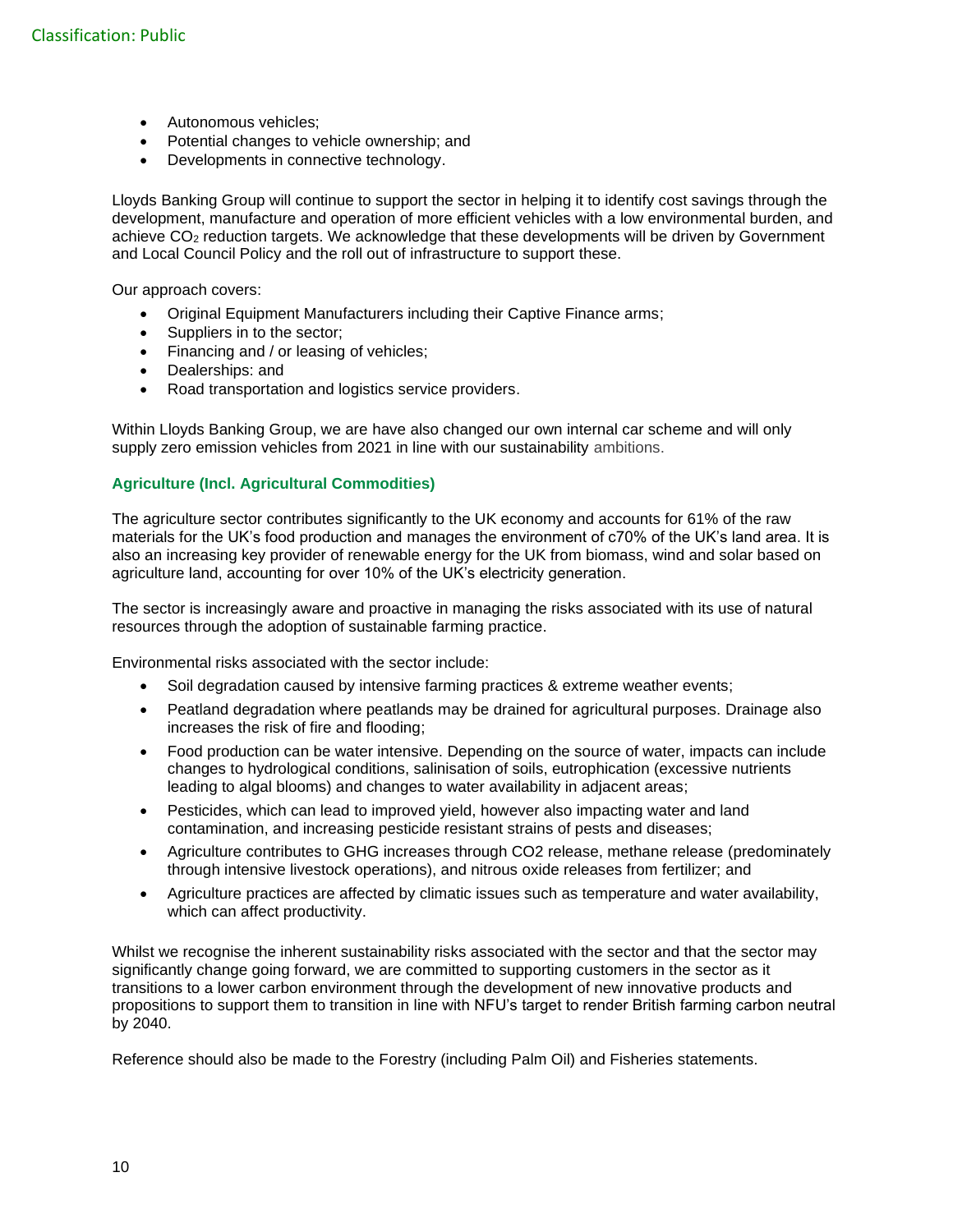#### **Animal Welfare**

We recognise that there are inherent ethical and social risks associated with animal welfare and that as a financial services provider we can be connected to potential adverse impacts on animal welfare, and that animal welfare could potentially be adversely impacted in several of the sectors in which Lloyds Banking Group is active.

Lloyds Banking Group expects its customers to adhere to all laws and regulations related to animal welfare, including (but not limited to) the [UK Animal Welfare](https://www.legislation.gov.uk/ukpga/2006/45/contents) Act 2006 and to seek to comply with voluntary standards related to animal welfare.

Lloyds Banking Group will not support any businesses engaged in the following:-

- 1. Wildlife and endangered species
	- Trade in wildlife or wildlife products regulated under CITES<sup>1</sup> (focus on endangered categories); and
	- Trade involving endangered species<sup>2</sup> for commercial purposes.
	- 1. Convention on International Trade in Endangered Species of Wild Fauna and Flora (www.cites.org).
	- 2. As defined by the IUCN Red List of Threatened Species or as defined in any national legislation.
- 2. Animal testing and biotechnology
	- Commercial, non-healthcare related animal testing (including but not limited to cosmetics testing);
	- The use of endangered species or great apes (gorillas, orang-utans, bonobos, chimpanzees) for testing or experimental purposes;
	- Healthcare related animal testing that is non-compliant with EU, US or equivalent legislation; and
	- Genetic modification and cloning of animals (or humans) for commercial purposes.
- 3. Fur (excludes leather and wool)
	- New customers involved in fur activities (including capturing or keeping animals for fur, manufacturing, trading or selling fur products); and
	- Provide new or increased facilities with existing customers involved in fur activities.
- 4. Animals and Entertainment
	- Support of any type of animal fights for entertainment;
	- The use of cetaceans (whales and dolphins) for entertainment; and
	- Entertainment events with animals where the Five Animal Freedoms are not respected.

#### **Fisheries**

Lloyds Banking Group supports fisheries to obtain or use the Marine Stewardship Council certificate for wild-caught fish and seafood, and the Aquaculture Stewardship Council certificate for farmed fish and seafood (aquaculture) or equivalent standards.

Given the potential environmental impact, Lloyds Banking Group will not support:

- Damaging fishing methods including but not limited to the use of explosives and/or poison related to the catching of fish or shellfish, use of driftnets in excess of 2.5km or use of driftnets intended for the capture of species such as tuna, oceanic sea bream, marlin, sailfishes, saries, dolphin fishes, sharks, swordfish and cephalopods, Deep Sea bottom trawling >600m; and
- Direct involvement in shark-finning or trading in shark fin, commercial whaling, illegal, unreported or unregulated (IUU) fishing activities or trade in IUU products.